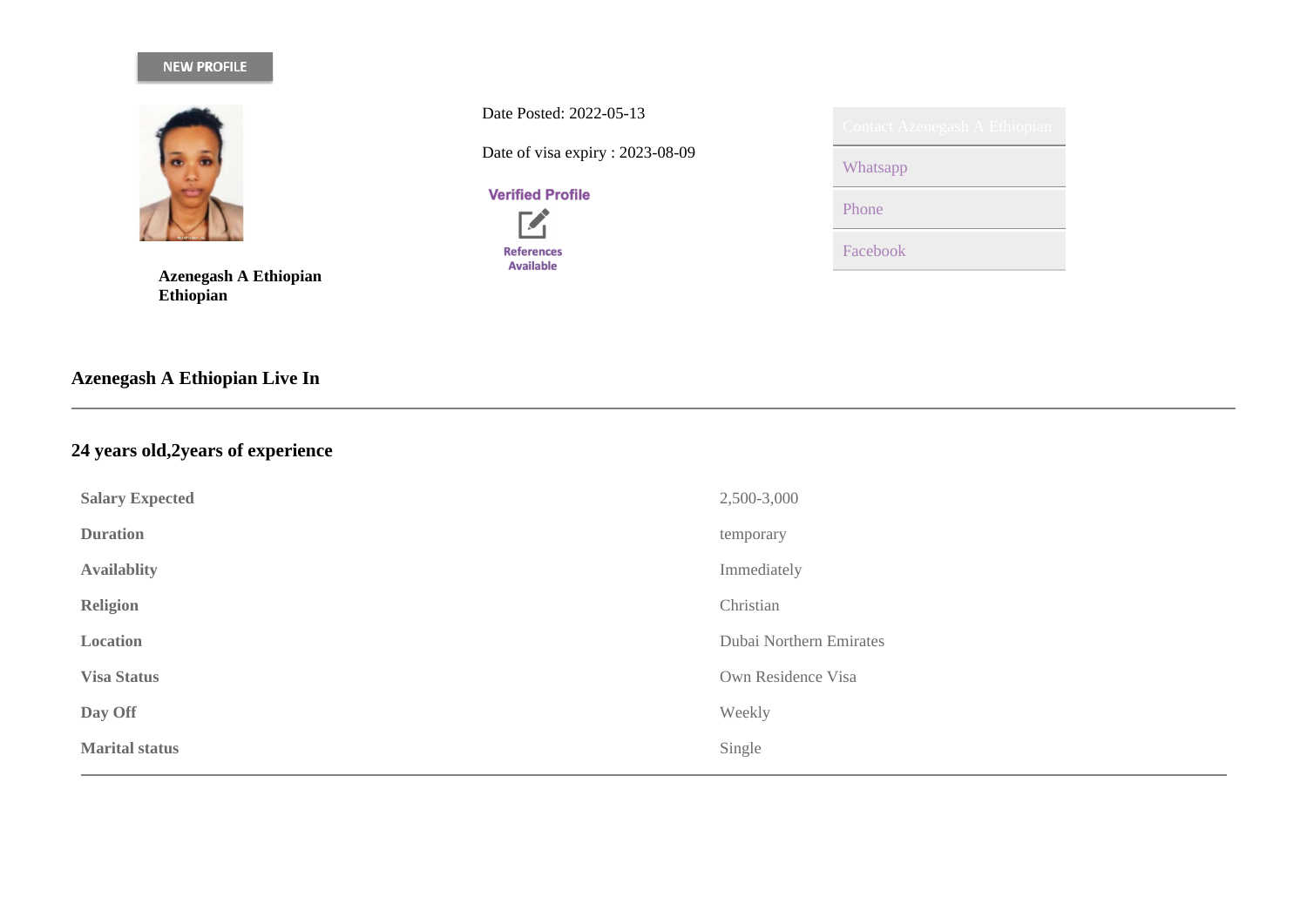### **About Me**

Azenegash is energetic, responsible, loving, kind lady. She is a happy person. She is can assist in the kitchen and willing to learn how to cook. She is liviing in Sharjah and willing to relocate in Dubai areas. She is fully vaccinated and prefer Saturday or Sunday offday.

## **Key Skills**

Live In Maid Live Out Maid Assist In Kitchen Nanny-child Care | Pet Care - Maid

#### **Languages**

| Amharic<br>Excellent<br>Arabic<br>Good<br>English<br>Fair |  |  |
|-----------------------------------------------------------|--|--|

#### **Employment History**

## **Employer 1**

| Date Started            |
|-------------------------|
| Date Ended              |
| Location                |
| Dubai                   |
| <b>Employer Profile</b> |
| Housemaid/nanny         |
| Reason for leaving      |
| Using her own visa      |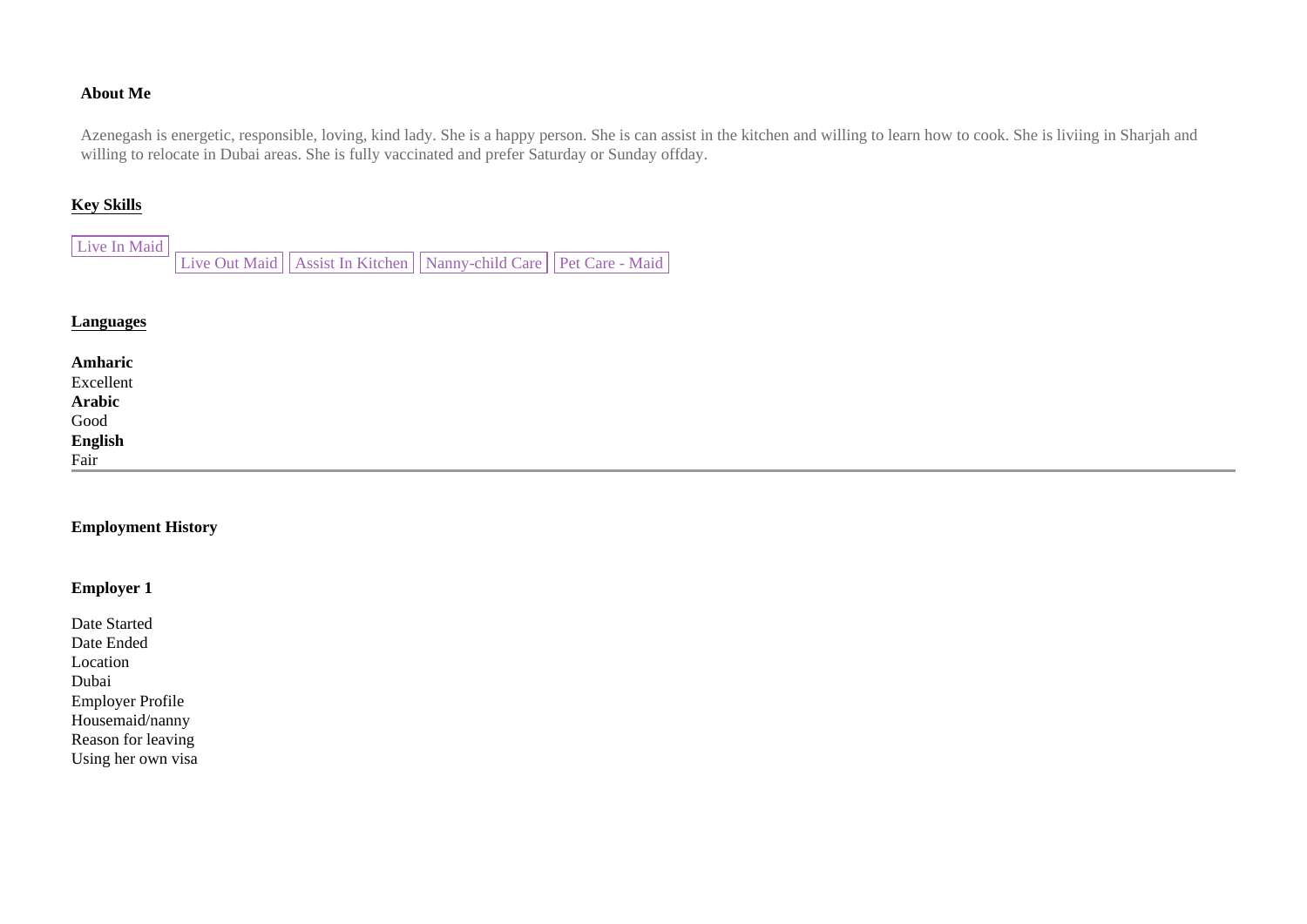Job Description

Local family for 2 years.

Basic cooking.

Cleaning the house.

Washing and ironing clothes.

## **Employer 2**

| Date Started            |
|-------------------------|
| Date Ended              |
| Location                |
| Dubai                   |
| <b>Employer Profile</b> |
| Housemaid/Nanny         |
| Reason for leaving      |
| Using her own visa      |

Job Description

Lebanese family for 2 yrs.

Cleaning the house.

Washing and ironing clothes.

Assist in the kitchen.

# **Education Details**

Highest Certification Secondary